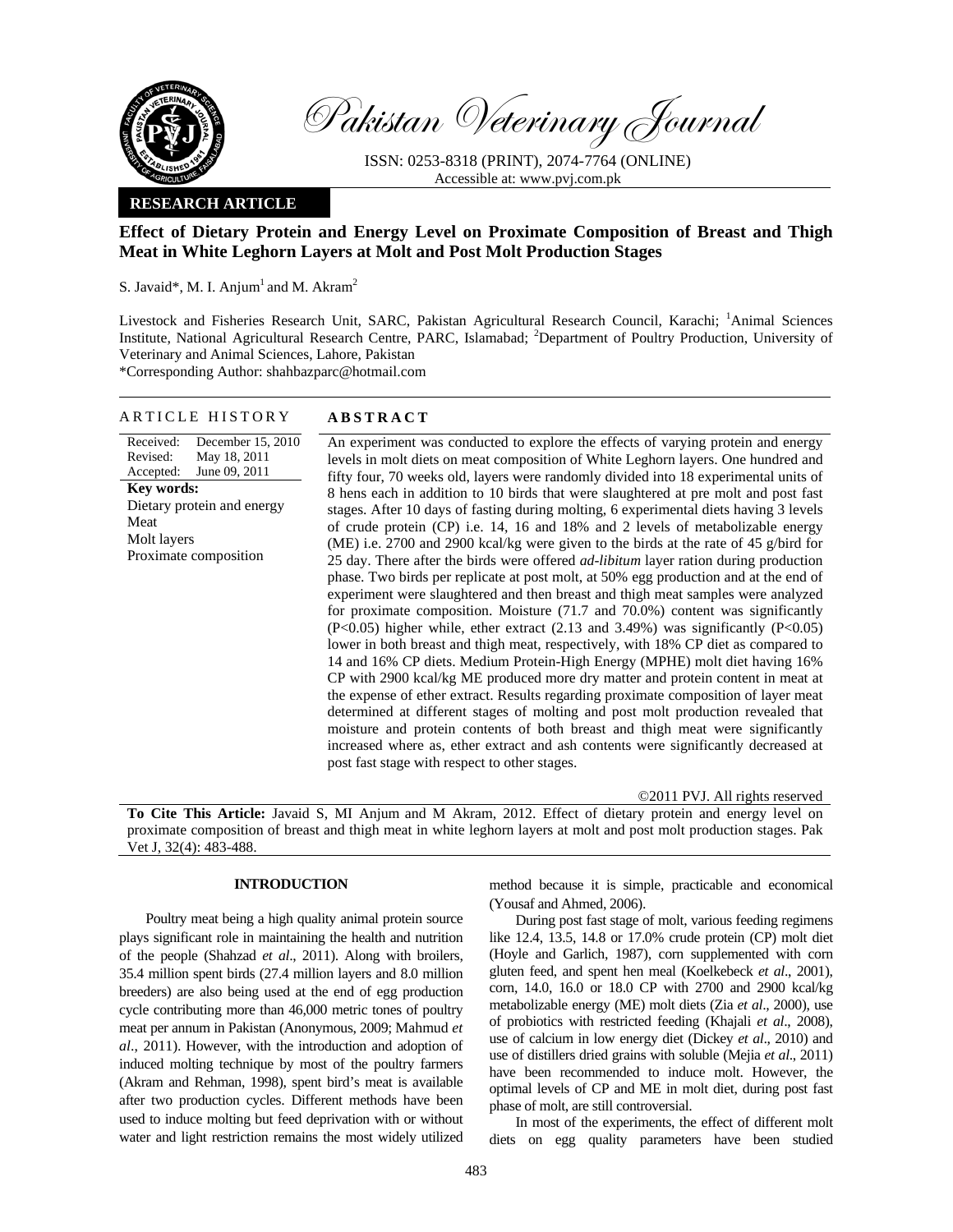extensively (Koelkebeck *et al*., 2001; Yousaf and Ahmed, 2006; Khajali *et al*., 2008; Mejia *et al*., 2011), whereas its effect on meat quality of the bird has been neglected despite realizing the contribution of spent birds in total poultry meat production. In some of the studies conducted so far, changes in meat composition have been observed during molt induction process and at different stages of post molt production cycle (Akhtar, 1996; Akram, 1998; Zia *et al*., 2000). During molting period, birds mobilized body fat which reduced to minimum at post fast phase (Zia *et al*., 2000)*.* Dry matter (DM), EE and ash contents of breast and thigh meat reduced to minimum at early post molt stage. However, these contents were increased at peak production stage and were found maximum at pre molt stage (Akhtar, 1996). But protein content of the meat increased to maximum at post fast stage and then decreased gradually (Akram, 1998)*.* Tang *et al*. (2007) noticed significant interaction of dietary ME and lysine on weight and yield of breast muscle and were of the opinion that different concentrations of dietary ME and lysine might be considered to improve meat quality.

Although various nutritional regimens have been adopted during induced molt but the information regarding effects of varying CP and ME levels in molt diet on meat composition of the hens was scanty. Therefore, present study was under-taken to determine the impact of different CP and ME levels of molt diets on proximate composition of breast and thigh meat of molted layers.

### **MATERIALS AND METHODS**

One hundred and fifty four White Leghorn Single Comb (WLHSC) hens of a commercial strain (Euribrid), 70 weeks old having uniform body weight (1.48±0.03 kg), were housed in individual cages at Poultry Research Farm, University of Agriculture, Faisalabad. The study was conducted during the winter and spring seasons (from October to April) when the stress of heat was minimum. These hens were given 7 days for adjustment period. During this period hens were provided *ad libitum* layer ration and water with 24 hours light and were dewormed, vaccinated against New Castle Disease and given antibiotics to prevent them from secondary infection. At the end of adjustment period 5 birds were randomly selected, slaughtered and dressed by defeathering through warm water scalding. The meat samples were then drawn from both sides of breast and thigh regions and were pooled separately. The samples were saved in plastic bags, labeled and stored in freezer for chemical analysis. The remaining hens were induced to molt by feed deprivation along with reduction of photoperiod from 24 hours light to 6 hours light (Akram and Rehman, 1998). After 10 days of fasting, 5 hens were randomly slaughtered and meat samples were stored as previously described. The remaining 144 hens were allocated at random in 18 experimental units of 8 hens each. Six experimental molt diets, mentioned below, having 3 levels of protein (14, 16 and 18%) and 2 levels of energy (2700 and 2900 kcal/kg) were formulated.

- 1. Low Protein-Low Energy (LPLE) diet having 14% CP and 2700 kcal/kg ME
- 2. Low Protein-High Energy (LPHE) diet having 14% CP and 2900 kcal/kg ME
- 3. Medium Protein-Low Energy (MPLE) diet having 16% CP and 2700 kcal/kg ME
- 4. Medium Protein-High Energy (MPHE) diet having 16% CP and 2900 kcal/kg ME
- 5. High Protein-Low Energy (HPLE) diet having 18% CP and 2700 kcal/kg ME
- 6. High Protein-High Energy (HPHE) diet having 18% CP and 2900 kcal/kg ME

The ingredients and chemical composition of these diets is presented in Table 1. These diets were randomly allotted to the hens in such a way that each diet received 3 experimental units of 8 hens each. These diets were offered at the rate of 45g/bird for 25 days with same lighting pattern as was in fasting. After the completion of molting period hens were offered *ad libitum* layer ration containing CP 17% and ME 2900 kcal/kg and were provided natural day light which was then increased half an hour weekly till 16 hours during the remaining period (24 weeks of egg production). Two hens per replicate at post-molt, at 50% egg production of total hens and at the end of experiment were randomly selected, slaughtered and meat samples were stored.

The frozen breast and thigh meat samples were thawed, chopped into small pieces and then ground in a meat grinder using a die with 0.5 cm diameter holes. A part of each sample was dried by mixing with anhydrous sodium sulfate in 1:4 ratios, ground in pestle mortar and then used for proximate analysis. The remaining of each sample was used for determination of moisture content. Proximate composition (moisture, protein, ether extract and ash) of meat samples was determined by methods of AOAC (1990). The data were subjected to analysis of variance technique with a 3 (protein levels)  $\times$  2 (Energy levels) factorial arrangement of the treatments using the General Linear Model (GLM) procedure of SAS (2000). Significance of differences among means was determined by applying LSD test. Statements of statistical significance are based on P<0.05.

## **RESULTS AND DISCUSSION**

Results regarding proximate composition of breast and thigh meat as affected by various protein and energy levels of molt diets are presented in Table 2. There were significant (P<0.05) differences in moisture, protein and EE contents of breast meat, and moisture and EE contents of thigh meat with respect to various dietary protein levels. Whereas, the effect of different energy levels was found to be significant (P<0.05) only on ash content of thigh meat. Unfortunately, the linear and quadratic effects of protein levels on the response variables could not be observed in the study.

**Moisture content:** Maximum moisture content of breast (72.8%) and thigh (72.0%) meat at post molt stage were recorded in birds fed 18% protein diet and minimum moisture content of breast (71.7%) and thigh (71.5%) meat were noticed in birds fed 14% protein diet reflecting proportionate increase in meat moisture content with increase in dietary protein. Similar trend were also observed at 50% egg production and at the end of trial. Results of our study are in line with the findings of Mark and Pesti (1984) who observed an increase in water intake in the birds fed on high protein diet. Our results are also in agreement with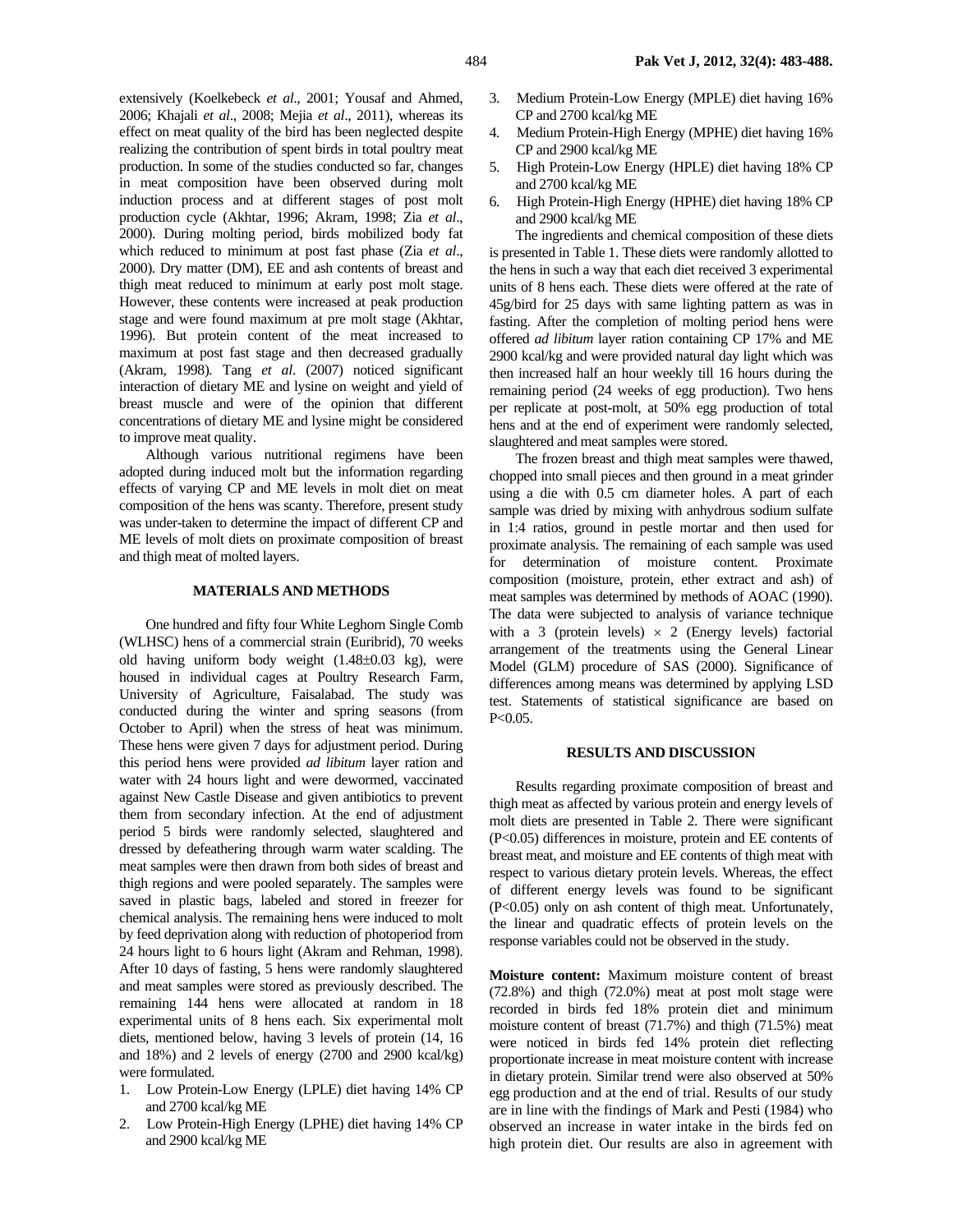**Table 1:** Composition of experimental molt diets and layer ration

| Ingredients            |                          | Layer       |                          |                |                          |             |        |
|------------------------|--------------------------|-------------|--------------------------|----------------|--------------------------|-------------|--------|
|                        | <b>LPLE</b>              | <b>LPHE</b> | <b>MPLE</b>              | <b>MPHE</b>    | <b>HPLE</b>              | <b>HPHE</b> | ration |
| Ground corn            | 21.0                     | 40.0        | 22.0                     | 31.0           | 26.0                     | 40.0        | 40.0   |
| Rice broken            | 44.0                     | 24.0        | 38.0                     | 28.0           | 29.0                     | 14.0        | 17.0   |
| Rice polishing         | 5.0                      | 5.0         | 5.0                      | 5.0            | 5.0                      | 5.0         | 6.0    |
| Wheat bran             | 3.0                      | 3.0         | 3.0                      | 3.0            | 3.0                      | 3.0         | 2.0    |
| Cottonseed meal        | 4.0                      | 4.0         | 4.0                      | 4.0            | 4.0                      | 4.0         | 4.0    |
| Rapeseed meal          | 4.0                      | 4.0         | 4.0                      | 4.0            | 4.0                      | 4.0         | 5.0    |
| Sunflower meal         | 7.0                      | 5.5         | 5.0                      | 0.1            | 4.0                      | 1.0         | 3.0    |
| Soybean meal           | 2.0                      | 3.0         | 9.0                      | 12.0           | 15.2                     | 17.2        | ---    |
| Corn gluten meal 30%   | 5.0                      | 5.0         | 5.0                      | 5.0            | 5.0                      | 5.0         | 2.0    |
| Corn gluten meal 60%   | $\overline{\phantom{a}}$ | --          | $\overline{\phantom{a}}$ | $\overline{a}$ | --                       | --          | 5.3    |
| Fish meal              | --                       | --          | $\overline{\phantom{a}}$ | $\overline{a}$ | $\overline{\phantom{a}}$ | --          | 6.0    |
| <b>Blood</b> meal      | --                       | --          | $\overline{\phantom{a}}$ | --             | $- -$                    | --          | 1.0    |
| Lime stone             | 1.3                      | 1.3         | 1.3                      | 1.3            | 1.2                      | 1.2         | 4.5    |
| Dicalcium phosphate    | 1.2                      | 1.2         | 1.2                      | 1.2            | 1.1                      | 1.1         | 0.7    |
| <b>Molasses</b>        | 2.0                      | 2.0         | 2.0                      | 2.0            | 2.0                      | 2.0         | 2.0    |
| Soybean oil            | $\overline{a}$           | 1.5         | $\overline{\phantom{a}}$ | 2.0            | $\overline{\phantom{a}}$ | 2.0         | 1.0    |
| Vitamin-mineral premix | 0.5                      | 0.5         | 0.5                      | 0.5            | 0.5                      | 0.5         | 0.5    |
| Total                  | 100                      | 100         | 100                      | 100            | 100                      | 100         | 100    |
| *Chemical analysis (%) |                          |             |                          |                |                          |             |        |
| Crude protein          | 13.98                    | 13.95       | 16.00                    | 16.00          | 18.00                    | 17.91       | 17.00  |
| ME (kcal/kg)           | 2712                     | 2900        | 2707                     | 2898           | 2700                     | 2903        | 2899   |
| Crude fiber            | 4.43                     | 4.55        | 4.68                     | 4.48           | 5.08                     | 4.99        | 3.79   |
| Calcium                | 0.83                     | 0.82        | 0.84                     | 0.84           | 0.80                     | 0.79        | 2.05   |
| Phosphorous            | 0.29                     | 0.30        | 0.31                     | 0.32           | 0.31                     | 0.31        | 0.33   |
| Lysine                 | 0.51                     | 0.50        | 0.64                     | 0.71           | 0.77                     | 0.75        | 0.65   |
| Methionine             | 0.31                     | 0.34        | 0.33                     | 0.30           | 0.34                     | 0.32        | 0.35   |

LPLE: Low Protein-Low Energy diet, LPHE: Low Protein-High Energy diet, MPLE: Medium Protein-Low Energy diet, MPHE: Medium Protein-High Energy diet, HPLE: High Protein-Low Energy diet, HPHE: High Protein-High Energy diet; \*Calculated value.

Rosebrough *et al*. (1999) who reported an increase in moisture percentage of carcass of birds fed on high protein diet with the argument that high protein diet reduces lipogenesis in the liver and leads to the reduction of fat deposition in muscles and therefore, decrease the overall dry matter percentage of meat. Higher moisture content in carcasses of birds fed high protein diet compared to the birds fed low protein diet has also been observed in other studies (Ferket and Sell, 1990). However, non-significant differences were reported by Results regarding effect of dietary protein and energy interactions on moisture content of meat at post molt stage showed significantly higher moisture content (73.0 and 72.1%) with HPLE diet whereas, significantly lower values of moisture (71.6 and 71.4%) were noticed with LPHE diet in breast and thigh meat, respectively. Similar trend was also seen at 50% egg production and at the end of trial. However, the difference between LPHE and MPHE diets was non-significant. Our results also co-relate with the findings of Ferket and Sell (1990) who reported significantly higher moisture content of meat in birds fed high protein-low energy diet and lower moisture content with low protein-high energy diet combinations.

The proximate composition of breast and thigh meat at various stages of molt and production indicates significant (P<0.05) differences in moisture content (Fig. 1a) at different stages. Moisture percentages of both breast and thigh meat were higher at post fast stage compared to pre molt stage however, it decreased with increase in age and was found lowest at the end of experiment (24 weeks of production). Fasting during molting resulted in depletion of body reserves like fat, protein and ash contents reflecting decrease in dry matter, hence, moisture percentage of meat increased. Significant increase in moisture percentage of hens as a result of fasting during moulting and then decreasing trend has also been reported by Hoyle and Garlich (1987) and Akram (1998).

Protein contents: Protein content of breast meat was significantly (P<0.05) affected by different dietary CP levels during molt and production stages. However, effect of dietary energy levels on protein content of both breast and thigh meat was non-significant. Significant increase in protein contents of breast meat limited to 16% CP diet as compared to 14% CP diet reflected increase in muscle protein with increase in dietary protein due to more availability of the nutrients. However, the difference in protein content of meat on 16 and 18% CP diets was nonsignificant. This was probably due to the fact that the optimum amount of protein consumed by the birds was deposited in the breast muscles more efficiently than the extra amount consumed by the birds fed on higher level of protein. Auckland and Morris (1971) observed the same response in birds fed 19.8 vs 28.9% protein diets and hypothesized that this response was a consequence of diminishing efficiency of protein deposition as protein level increased. Naulia and Singh (2002) in their study recommended that dietary level of 16% CP may be adequate for laying hens and increase over this level (up to 18%) leads to wastage of protein. Dietary protein and energy interaction (Fig. 1b) showed significantly (P<0.05) higher protein content in breast meat of birds fed MPHE and HPHE diets. Results regarding main effects of dietary protein, discussed earlier, indicate higher protein contents of breast meat with 16 and 18% CP diet, whereas, different dietary energy level could not show any influence upon protein content hence, protein content of breast meat was higher with MPHE and HPHE diets compared to other diets. Breast muscle occupies the largest proportion of body mass relative to all other individual body parts, and its growth accounts for a large proportion of the body protein gains. Hence breast meat contains more protein content than thigh (Ferket and Sell, 1990). In the present study, protein content of breast meat was also found to be higher as compared to thigh meat.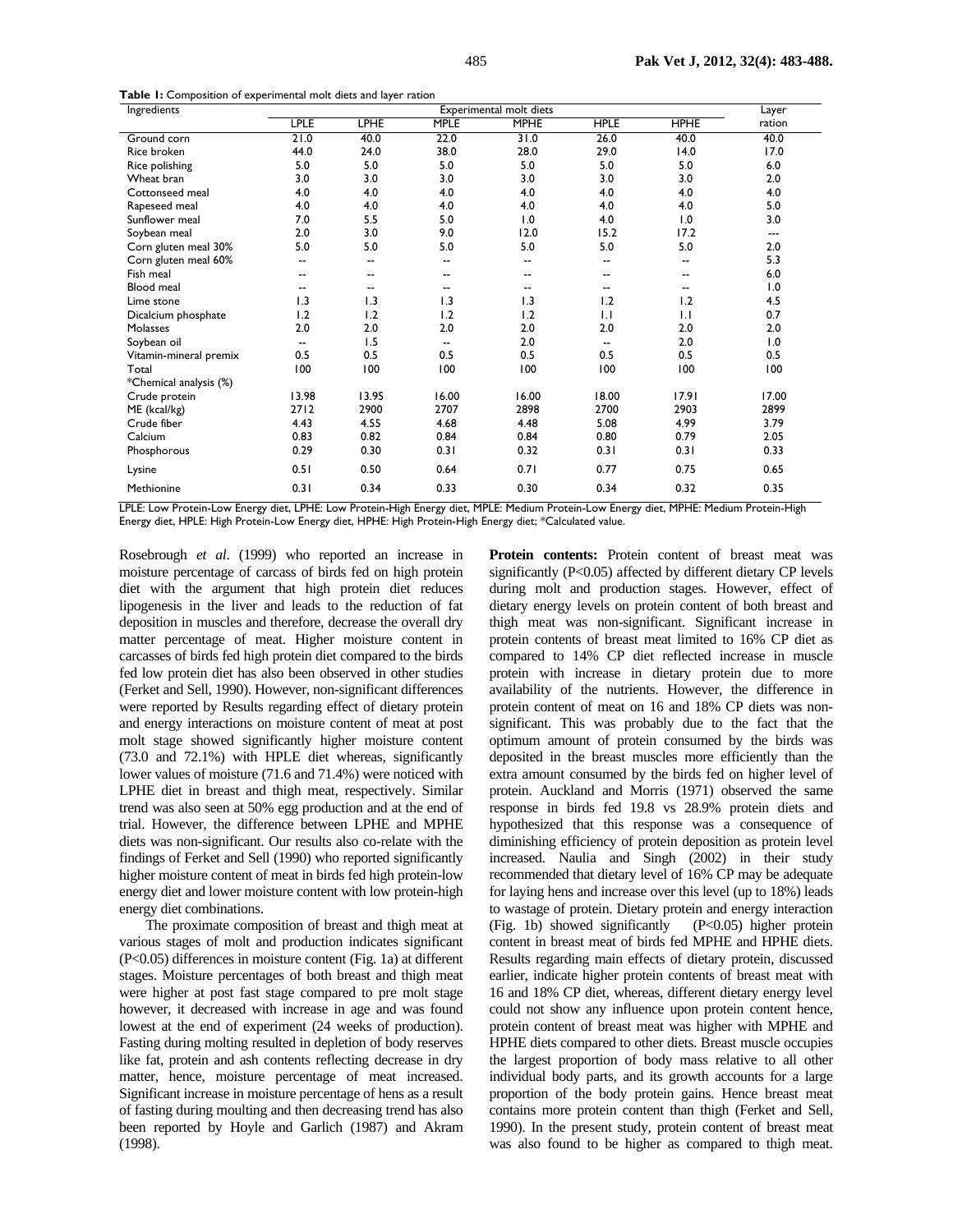Non-significant changes in protein content of thigh meat with respect to various dietary treatments were observed probably due to lesser protein content of thigh meat.

Among stages, maximum protein content of breast and thigh meat was recorded at post fast stage and minimum protein content at post molt stage (Fig. 1b). However, after post molt stage there was significant increase in protein content of breast and thigh meat at 50% egg production stage as well as at the end of trial. This highest protein content in both breast and thigh meat at post fast stage was due to depletion of fat and ash contents of meat as a result of fasting. With the resumption of restricted feeding after fasting there was increase in mostly the fat content of the meat that resulted in decreased percent protein of the meat at post molt stage. Then with the provision of *ad libitum* layer ration after molting there was increase in protein percentage of breast and thigh meat due to more protein availability from the feed. Our results are also supported by the findings of Hoyle and Garlich (1987) and Akram (1998) who also observed significant increase of protein percentage of breast and thigh meat at post fast stage compared to post molt stage.

**Ether Extract content:** The differences among ether extract (EE) content of breast and thigh meat as affected by different dietary protein levels and at various molt and production stages were statistically significant (P<0.05). However, the effect of dietary energy levels on EE content was non-significant. Diet containing 14% CP resulted in higher EE percentages of breast and thigh meat whereas, lower values of EE content were observed with 18% CP diet indicating an inverse trend between EE

content of the meat and dietary protein levels. Rama Rao *et al*. (2004) also found an inverse relationship between the levels of dietary protein and EE content of the meat and speculated that an increase in dietary protein level decreased the flow of substrate (acetic acid) through glycolysis and increase the production of glucose from substrates that were formally in the pathways leading to fat synthesis. Effect of dietary protein and energy interaction on EE content showed significantly (P<0.05) higher EE content of thigh meat in birds fed on LPHE diet and significantly (P<0.05) lower EE content with HPLE and MPHE diets. It reflected that diet having low protein with higher calorie: protein ratio resulted in more EE content in meat as compared to high protein diet with lower calorie: protein ratio. These results are also supported by the findings of Edwards and Denman (1975) who reported that low protein diet with wider calorie: protein ratio produced birds with more carcass fat than those of high protein with narrow calorie: protein ratio.

Among stages, maximum EE content (2.34 and 3.93%) was observed at pre molt stage whereas minimum EE content (1.90 and 3.21%) was noticed at post fast stage in breast and thigh meat, respectively (Fig. 1c). This drastic decrease in EE content at post fast stage was due to the utilization of body fat to provide energy to the bird during fasting. However after fasting, with the provision of restricted dietary treatments, there was increase in EE content at post molt stage. And thereafter, due to resumption of *ad libitum* feeding during production period there was increasing trend in EE content of breast and thigh meat at 50% egg production stage and even at the end of trail due to more availability of energy. Significant



Fig. 1: Proximate composition (%) of breast and thigh meat (a, b, c & d) of Leghorn layers at various molt and post molt production stages.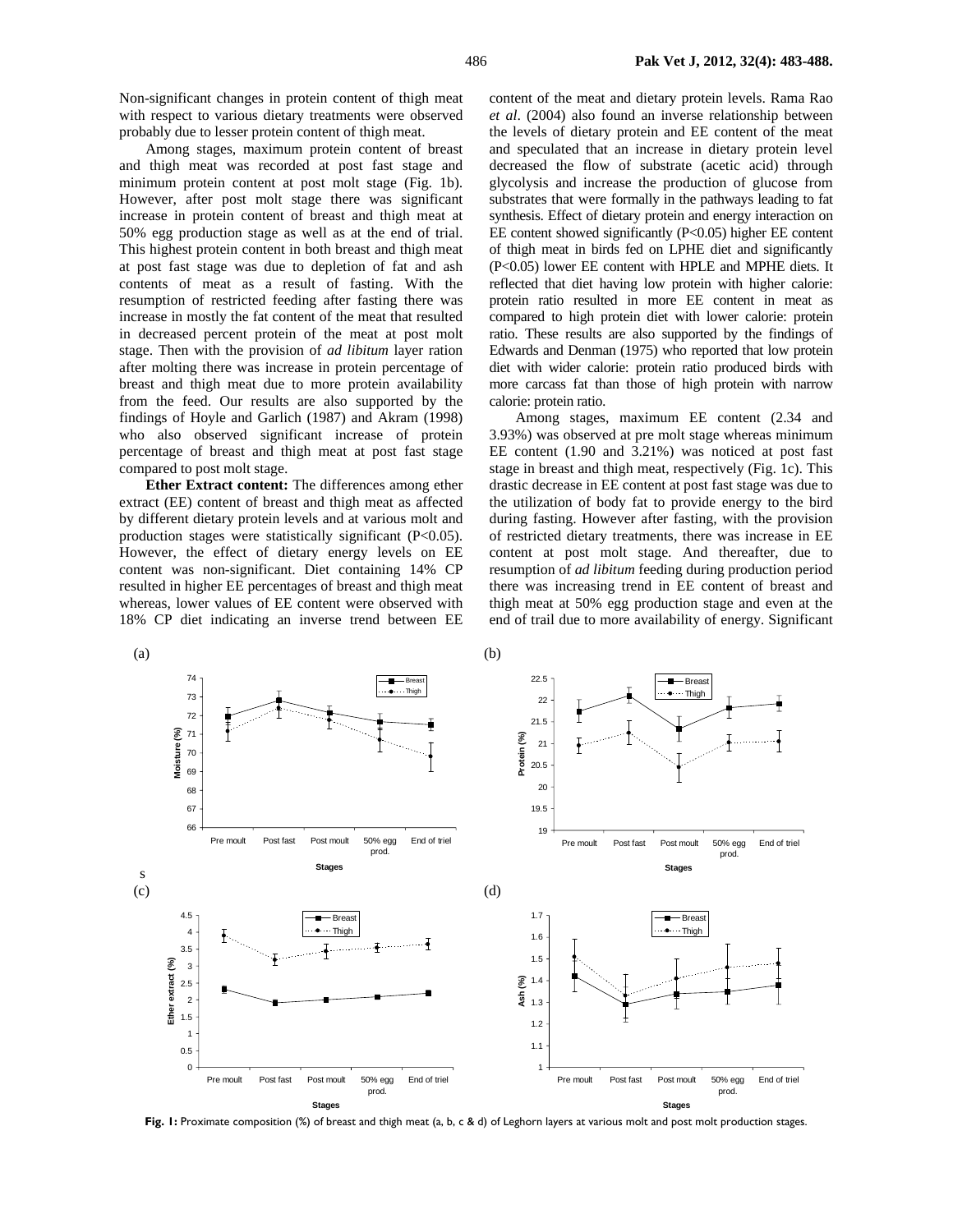| Items         |                       | Dietary treatments |                    |                    |                   |                    | Main effects      |                    |                   |                   |                   | Significance |           |                    |      |
|---------------|-----------------------|--------------------|--------------------|--------------------|-------------------|--------------------|-------------------|--------------------|-------------------|-------------------|-------------------|--------------|-----------|--------------------|------|
|               | LP<br>$\overline{MP}$ |                    |                    |                    | $\overline{HP}$   |                    | Protein           | Energy             |                   | Prot-             |                   | Energy       | Protein   | <b>SE</b>          |      |
|               | ΤE                    | HE                 | ΙE                 | ΗE                 | ΙE                | ΗE                 | ΤĿΡ               | MP                 | HP                | ΤE                | HE                | ein          |           | $\times$<br>Energy |      |
| Breast meat   |                       |                    |                    |                    |                   |                    |                   |                    |                   |                   |                   |              |           |                    |      |
| Moisture      |                       |                    |                    |                    |                   |                    |                   |                    |                   |                   |                   |              |           |                    |      |
| PM            | 71.7 <sup>c</sup>     | 71.6 <sup>c</sup>  | 72.2 <sup>b</sup>  | $71.9^{bc}$        | 72.7 <sup>a</sup> | 72.6 <sup>a</sup>  | 71.7 <sup>B</sup> | 72.0 <sup>B</sup>  | 72.8 <sup>A</sup> | 72.3              | 72.0              | *            | <b>NS</b> | $\ast$             | 0.66 |
| EP            | 71.1 <sup>c</sup>     | 70.8c              | 71.4 <sup>b</sup>  | 71.7 <sup>b</sup>  | 72.1 <sup>a</sup> | 72.0 <sup>a</sup>  | 71.0 <sup>B</sup> | 71.5 <sup>B</sup>  | 72.1 <sup>A</sup> | 71.5              | 71.5              | *            | <b>NS</b> | $\ast$             | 0.56 |
| ET            | 70.8 <sup>c</sup>     | 70.6 <sup>c</sup>  | 71.3 <sup>b</sup>  | 70.8 <sup>c</sup>  | $72.0^a$          | 71.4 <sup>b</sup>  | 70.7 <sup>C</sup> | 71.1 <sup>B</sup>  | 71.7 <sup>A</sup> | 71.4              | 70.9              | *            | <b>NS</b> | *                  | 0.72 |
| Protein       |                       |                    |                    |                    |                   |                    |                   |                    |                   |                   |                   |              |           |                    |      |
| PM            | 20.8 <sup>c</sup>     | 20.9 <sup>c</sup>  | 21.3 <sup>b</sup>  | 21.5 <sup>a</sup>  | 21.6 <sup>a</sup> | 21.7 <sup>a</sup>  | 20.9 <sup>B</sup> | 21.4 <sup>A</sup>  | 21.6 <sup>A</sup> | 21.2              | 21.4              | *            | <b>NS</b> | $\ast$             | 0.27 |
| EP            | $21.4^{b}$            | $21.4^{b}$         | 21.8 <sup>ab</sup> | 22.1 <sup>a</sup>  | $22.0^a$          | 22.2 <sup>a</sup>  | $21.4^B$          | 22.0 <sup>A</sup>  | $22.1^A$          | 21.8              | 21.9              | *            | <b>NS</b> | *                  | 0.30 |
| ET            | $21.4^{b}$            | $21.5^{b}$         | $22.0^{ab}$        | 22.2 <sup>a</sup>  | 22.2 <sup>a</sup> | 22.2 <sup>a</sup>  | $21.5^B$          | 22.1 <sup>A</sup>  | $22.2^A$          | 21.9              | 22.0              | *            | <b>NS</b> | *                  | 0.27 |
| Ether extract |                       |                    |                    |                    |                   |                    |                   |                    |                   |                   |                   |              |           |                    |      |
| PM            | 2.10                  | 2.13               | 1.94               | 1.98               | 1.89              | 1.94               | 2.12 <sup>A</sup> | 1.97 <sup>B</sup>  | 1.91 <sup>B</sup> | 1.99              | 2.03              | *            | <b>NS</b> | <b>NS</b>          | 0.18 |
| EP            | 2.18                  | 2.22               | 2.09               | 2.10               | 2.02              | 2.04               | 2.20 <sup>A</sup> | $2.10^{AB}$        | 2.03 <sup>B</sup> | 2.10              | 2.12              | *            | <b>NS</b> | <b>NS</b>          | 0.12 |
| ET            | 2.25                  | 2.30               | 2.17               | 2.19               | 2.12              | 2.14               | 2.27 <sup>A</sup> | 2.18 <sup>AB</sup> | 2.13 <sup>B</sup> | 2.18              | 2.22              | *            | <b>NS</b> | <b>NS</b>          | 0.17 |
| Ash           |                       |                    |                    |                    |                   |                    |                   |                    |                   |                   |                   |              |           |                    |      |
| PM            | 1.24                  | 1.31               | 1.28               | 1.35               | 1.35              | 1.38               | 1.28              | 1.32               | 1.37              | 1.30              | 1.33              | <b>NS</b>    | <b>NS</b> | <b>NS</b>          | 0.12 |
| EP            | 1.28                  | 1.33               | 1.36               | 1.34               | 1.33              | 1.37               | 1.30              | 1.35               | 1.35              | 1.33              | 1.34              | <b>NS</b>    | <b>NS</b> | <b>NS</b>          | 0.13 |
| ET            | 1.33                  | 1.39               | 1.35               | 1.39               | 1.38              | 1.36               | 1.36              | 1.37               | 1.37              | 1.35              | 1.39              | <b>NS</b>    | <b>NS</b> | <b>NS</b>          | 0.09 |
| Thigh meat    |                       |                    |                    |                    |                   |                    |                   |                    |                   |                   |                   |              |           |                    |      |
| Moisture      |                       |                    |                    |                    |                   |                    |                   |                    |                   |                   |                   |              |           |                    |      |
| PM            | $71.6^{bc}$           | 71.4 <sup>c</sup>  | 71.8 <sup>b</sup>  | $71.5^{bc}$        | 72.1 <sup>a</sup> | 71.9 <sup>a</sup>  | $71.5^B$          | 71.7 <sup>B</sup>  | $72.0^A$          | 71.8              | 71.6              | *            | <b>NS</b> | $\ast$             | 0.75 |
| EP            | 70.7ab                | 70.5 <sup>b</sup>  | 70.8ab             | 70.7ab             | 71.2 <sup>a</sup> | 70.0 <sup>a</sup>  | 70.6 <sup>B</sup> | 70.8 <sup>B</sup>  | 71.1 <sup>A</sup> | 70.9              | 70.7              | *            | <b>NS</b> | $\ast$             | 0.66 |
| ET            | 69.8ab                | 69.5 <sup>b</sup>  | $69.6^{ab}$        | 69.8 <sup>ab</sup> | 70.2 <sup>a</sup> | 70.0 <sup>b</sup>  | $69.7^{B}$        | 69.7 <sup>B</sup>  | 70.1 <sup>A</sup> | 69.9              | 69.8              | *            | <b>NS</b> | *                  | 0.71 |
| Protein       |                       |                    |                    |                    |                   |                    |                   |                    |                   |                   |                   |              |           |                    |      |
| PM            | 20.2                  | 20.3               | 20.4               | 20.6               | 20.6              | 20.6               | 20.3              | 20.5               | 20.7              | 20.4              | 20.5              | <b>NS</b>    | <b>NS</b> | <b>NS</b>          | 0.53 |
| EP            | 21.6                  | 20.9               | 21.1               | 21.1               | 21.3              | 21.2               | 20.7              | 21.1               | 21.2              | 21.0              | 21.1              | <b>NS</b>    | <b>NS</b> | <b>NS</b>          | 0.56 |
| ET            | 21.8                  | 20.9               | 22.2               | 21.1               | 21.3              | 21.1               | 20.8              | 21.1               | 21.2              | 21.1              | 21.0              | <b>NS</b>    | <b>NS</b> | <b>NS</b>          | 0.49 |
| Ether extract |                       |                    |                    |                    |                   |                    |                   |                    |                   |                   |                   |              |           |                    |      |
| PM            | 3.50 <sup>b</sup>     | 3.73 <sup>a</sup>  | 3.46 <sup>b</sup>  | $3.36^{bc}$        | 3.29 <sup>c</sup> | $3.39^{bc}$        | 3.62 <sup>A</sup> | 3.41 <sup>B</sup>  | $3.34^{B}$        | 3.41              | 3.49              | *            | <b>NS</b> | $\ast$             | 0.16 |
| EP            | $3.67^{ab}$           | 3.80 <sup>a</sup>  | 3.56 <sup>b</sup>  | 3.54 <sup>b</sup>  | 3.38 <sup>c</sup> | 3.48 <sub>bc</sub> | 3.73 <sup>A</sup> | $3.55^{B}$         | $3.43^{B}$        | 3.54              | 3.61              | *            | <b>NS</b> | $\ast$             | 0.16 |
| ET            | 3.76 <sup>b</sup>     | 3.91a              | 3.64 <sup>b</sup>  | 3.69 <sup>b</sup>  | 3.43c             | $3.55^{bc}$        | 3.83 <sup>A</sup> | 3.66 <sup>AB</sup> | 3.49BC            | 3.61              | 3.70              | *            | <b>NS</b> | $*$                | 0.14 |
| Ash           |                       |                    |                    |                    |                   |                    |                   |                    |                   |                   |                   |              |           |                    |      |
| PM            | 1.47                  | 1.36               | 1.45               | 1.35               | 1.47              | 1.38               | .4                | 1.42               | 1.43              | 1.47 <sup>A</sup> | 1.36 <sup>B</sup> | <b>NS</b>    | $\ast$    | <b>NS</b>          | 0.09 |
| EP            | 1.43                  | 1.38               | 1.49               | 1.44               | 1.49              | 1.47               | .4                | 1.46               | 1.48              | 1.47              | 1.43              | <b>NS</b>    | <b>NS</b> | <b>NS</b>          | 0.15 |
| ET            | 1.42                  | .4                 | 1.50               | 1.46               | 1.52              | 1.48               | 1.42              | 1.48               | 1.50              | 1.48              | 1.45              | NS           | <b>NS</b> | <b>NS</b>          | 0.10 |

**Table 2:** Proximate composition (%) of breast and thigh meat of White Leghorn layers as affected by different levels of protein and energy in molt diets

 $PM = Post$  molt;  $EP = 50\%$  egg production; ET=End of trial; Means within a row lacking a common superscript differ  $(P < 0.05)$  where a,b,cAmong different dietary treatments, AB,CAmong different protein and energy levels (main effects). Means within a row lacking a common superscript small letter differ (P<0.05). NS: No significance. **\*** Significant at 0.05%. SE: Standard error; LP: Low Protein (14%), MP: Medium Protein (16%), HP: High Protein (18%), LE: Low Energy (2700 kcal/kg), HE: High Energy (2900 kcal/kg).

decrease in EE content of breast and thigh meat after fasting and then increasing trend after moulting and at the end of post molt production cycle was also reported in other studies (Akhtar, 1996; Akram, 1998).

Ash content: Neither the protein nor the energy levels of molt diets individually or in combination with each other resulted in any significant change in ash content of breast meat. However, in case of thigh meat, 2700 kcal/kg ME diet produced significantly higher ash content (1.47%) at post molt stage, as compared to the ash content (1.35%) produced by 2900 kcal/kg ME diet. Our results are supported by the findings of Simpson and Ferket (1979) who observed that feeding a high energy ration resulted in decrease in ash content of thigh meat but not in breast meat probably due to more ash content of thigh meat vs. breast meat. However, the difference became non significant at later stages of production. Among stages, ash content followed the pattern similar to EE i.e. significantly (P<0.05) lower values (1.28 and 1.33%) in breast and thigh meat, respectively after fasting as a result of depletion of ash along with other meat components (Fig. 1d). Then with the resumption of feeding, after fasting, ash content again increased. These results are in line with the findings of Akram (1998) who also reported

a decrease in ash content after fasting and then increasing trend thereafter.

In this study, the difference of 1 or even  $\langle 1\%$  among some of the values of variables has been observed significant. Percentage wise these differences look small. But in the developing countries like Pakistan where huge quantity (46,000 metric tons) of spent birds meat is consumed annually, the significant difference of <1% in moisture or CP values of the meat becomes very important in nutritional point of view.

**Conclusions:** Dietary level of 16% CP may be adequate for hens during molt process and increase over this level (up to 18%) leads to wastage of protein. Molt diet (MPHE) having 16% CP and 2900 kcal/kg ME can be used more efficiently as this diet produced more DM and protein content with less EE in meat.

#### **REFERENCES**

- Akhtar RS, 1996. Effect of second molt on productive performance, carcass characteristics and meat composition during third production cycle of commercial layers. MSc Thesis, Univ Agric, Faisalabad, Pakistan.
- Akram M, 1998. Effect of induced molt on the subsequent second production cycle performance of commercial layers reared under